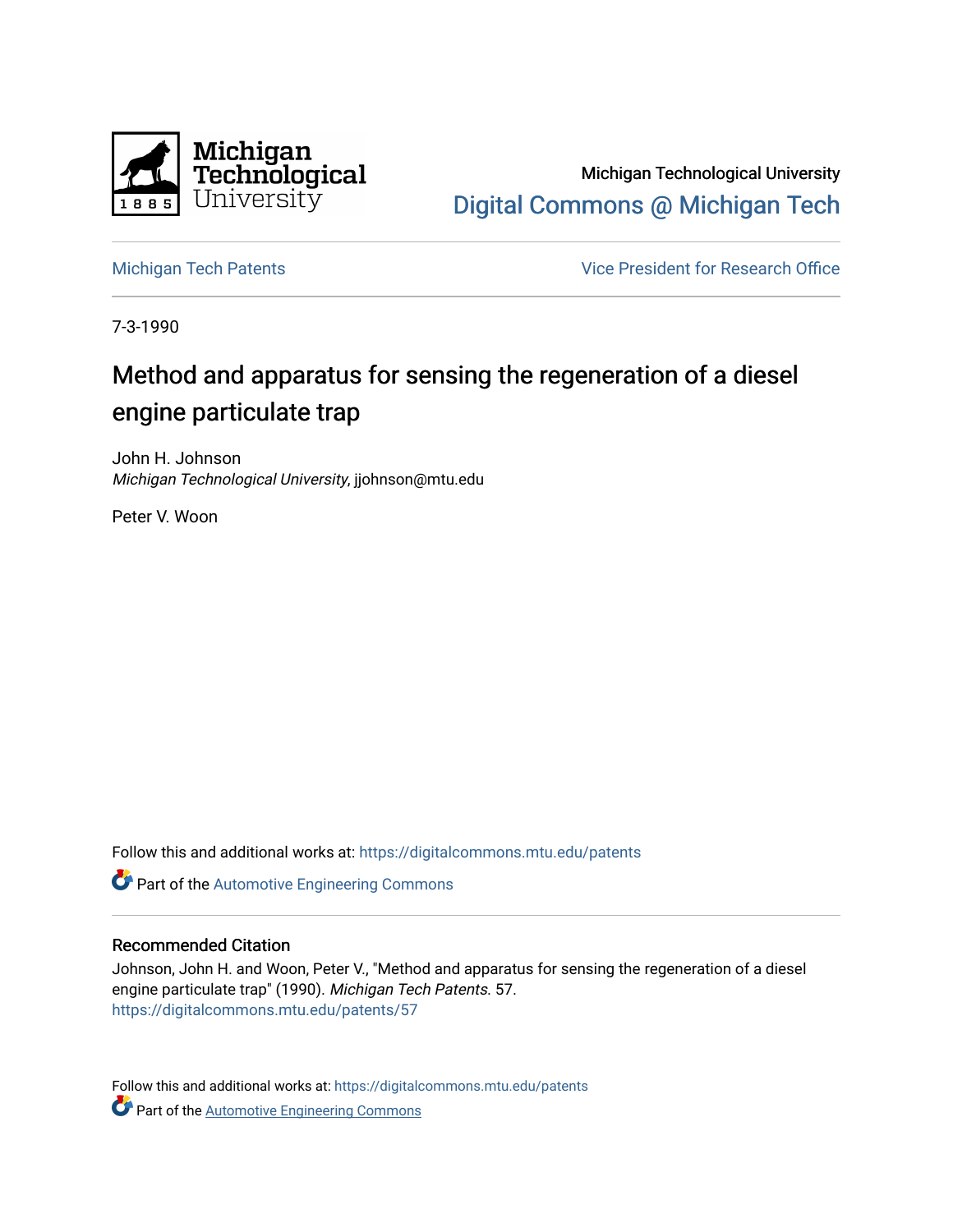# **United States Patent**

## [54] METHOD AND APPARATUS FOR SENSING THE REGENERATION OF A DIESEL ENGINE PARTICULATE TRAP

- [75] Inventors: John H. Johnson, Houghton, Mich.; Peter V. Woon, Columbus, Ind.
- [73] Assignee: Board of Control of Michigan Technological University, Houghton, Mich.
- [21] Appl. No.: 336,201
- [22] Filed: Apr. 10,1989
- [51] In t CL5 .............................................G01N 27/62
- [52] UJS.CL.................................... 324/464; 324/466; 324/701; 324/717; 324/727; 73/861.09
- [58] Field of Search ........... 73/861.09, 861.08, 861.05; 324/65 P, 65 R, 61 P, 464, 466, 465, 701, 717,

# [56] References Cited

#### U.S. PATENT DOCUMENTS

| <b>Patent Number:</b><br>$[11]$ | 4,939,466 |
|---------------------------------|-----------|
|---------------------------------|-----------|

# **Johnson et al.** [45] **Date of Patent: Jul. 3, 1990**

# 4,644,263 2/1987 Jo h n so n ............................... 324/65 P FOREIGN PATENT DOCUMENTS

|  | 2410365 9/1975 Fed. Rep. of Germany  73/861.09 |  |
|--|------------------------------------------------|--|
|  |                                                |  |
|  |                                                |  |

*Primary Examiner*—Reinhard J. Eisenzopf *Assistant Examiner*—Jose M. Solis

*Attorney, Agent, or Firm*—Michael, Best & Friedrich

# [57] ABSTRACT

A diesel engine exhaust system is provided with a particulate trap for collecting the products of incomplete combustion during the engine power cycle. A sensing mechanism including an electrode downstream of the trap and a signal generating circuit provides a positive indication of occurrence of regeneration of the trap. Charged particles generated during regeneration induce a charge of the electrode, that charge activates the signal generating circuit and it, in turn, produces an indication external of the exhaust system that trap regeneration is occurring. That indication can be in the operator's compartment.

### 19 Claims, 1 Drawing Sheet



724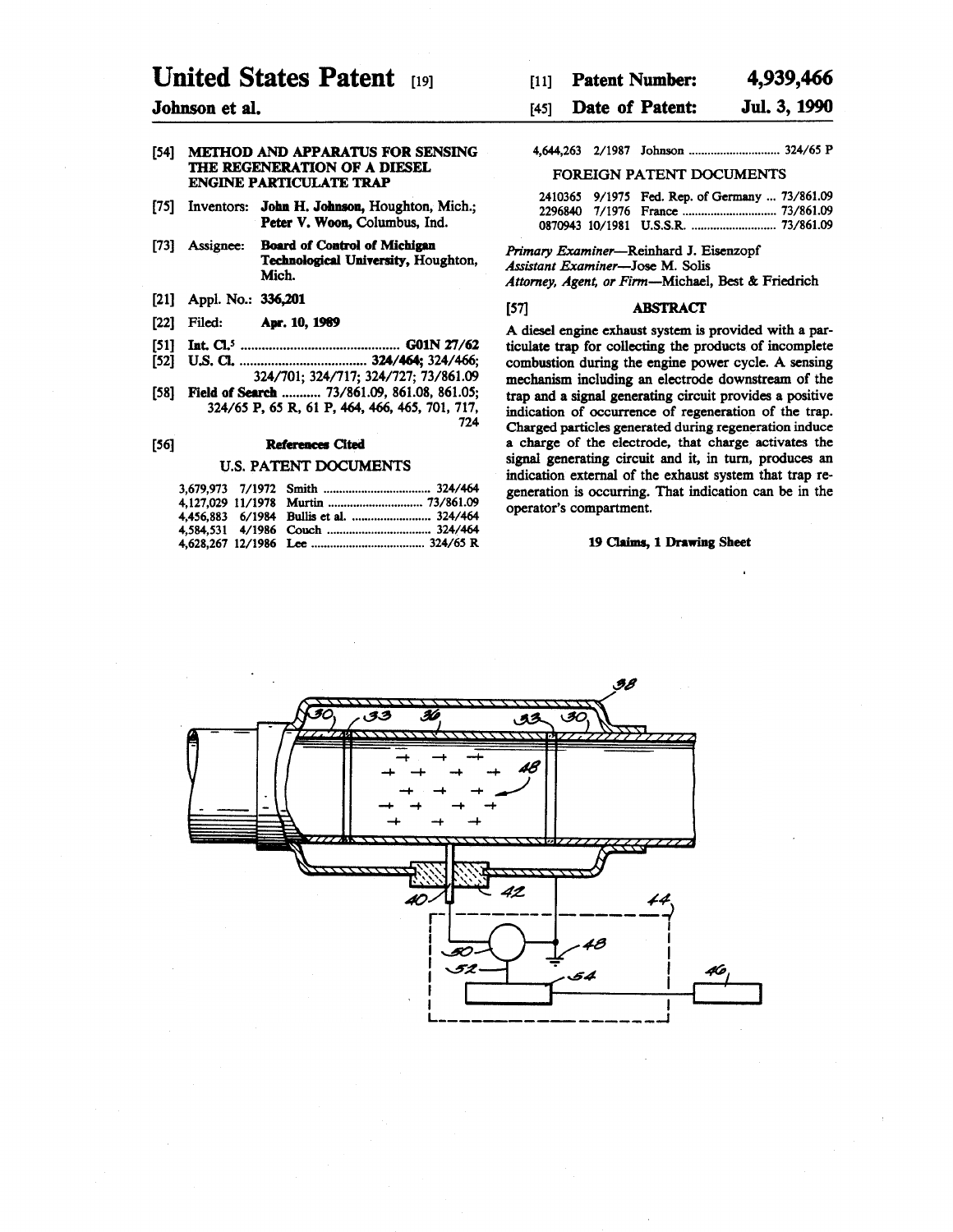

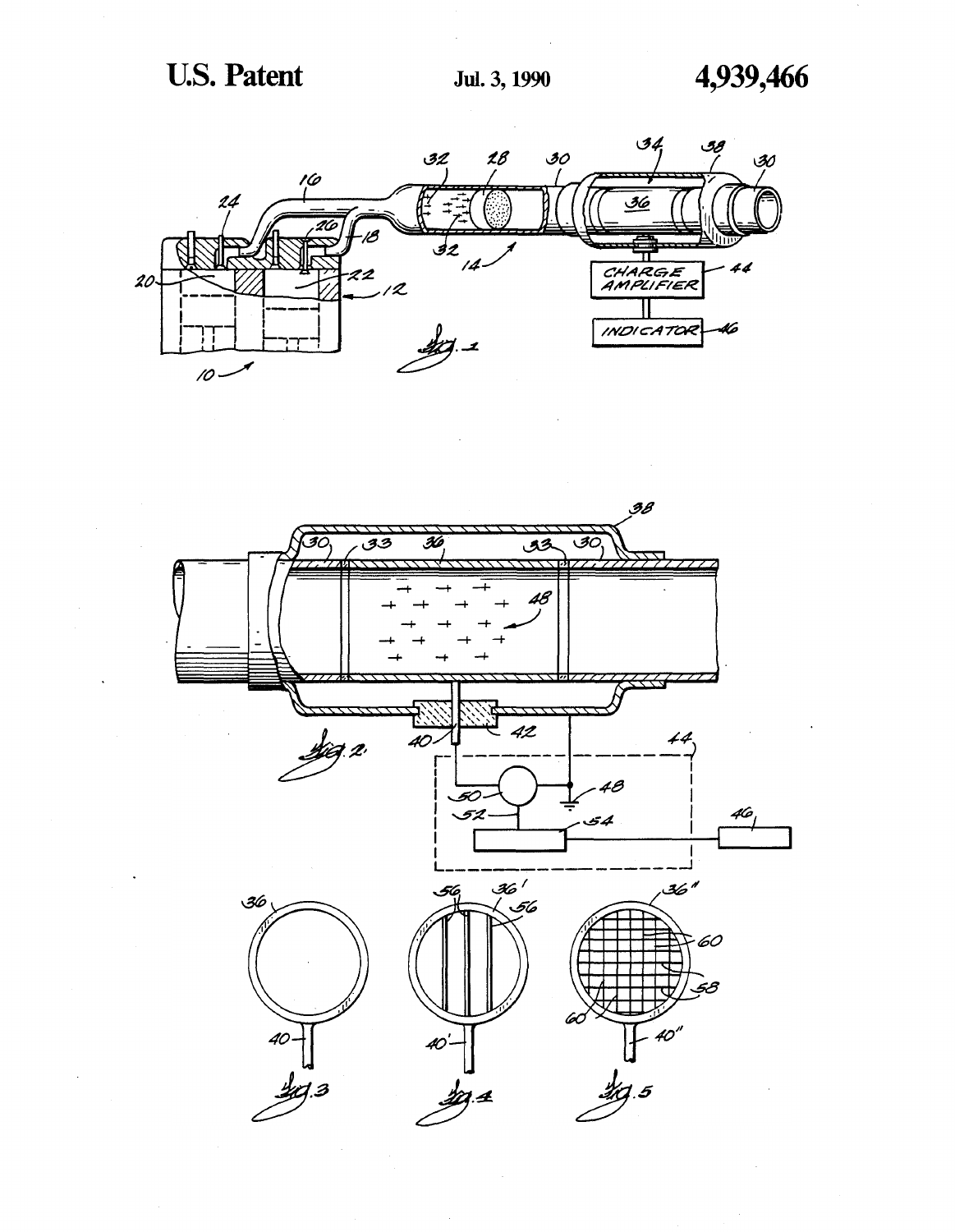5

## METHOD AND APPARATUS FOR SENSING THE REGENERATION OF A DIESEL ENGINE PARTICULATE TRAP

#### BACKGROUND OF THE INVENTION

This invention relates to internal combustion engines and, more particularly, to diesel engines including particulate traps in the exhaust system. Still more particularly, this invention relates to methods and apparatus <sup>10</sup> for sensing the regeneration of such particulate traps.

In internal combustion engines such as diesel engines, various particles are present in the exhaust gases as a result of incomplete combustion. It is not desirable to discharge these particles into the atmosphere and a <sup>15</sup> known method of preventing such undesirable discharge is to provide the exhaust system of the engine with a particulate trap, or filter, which intercepts and collects the particles.

It is also well know that, from time to time, the partic-**20** ulate trap should be regenerated and this can be done using one of several well known procedures. In the regeneration process, the entrapped particles are burned off the trap and the products of that combustion are allowed to pass through the exhaust system to the <sup>25</sup> atmosphere. Although the products of regeneration are further broken down from what results in the power combustion cycle, this can still generate pollutants. For that reason, it is desirable for the regeneration control system, and possibly the operator of the vehicle, to 30 sor construction. know when regeneration of the particulate trap is occurring, i.e., beginning and ending. A known type of regeneration sensor measures the pressure differential across the particulate trap, but such sensors are expensive and are not very accurate. 35

#### SUMMARY OF THE INVENTION

This invention provides a method and apparatus for sensing the regeneration of a particulate trap. During normal operation of a diesel engine equipped with a 40 particulate trap, the trap intercepts the bulk of the products of incomplete combustion. It has been observed that particles produced during regeneration and which pass through the exhaust system downstream of the trap, are electrically charged, typically positively 45 charged.

In accordance with this invention, a particulate trap is located in the exhaust passage and an electrode is positioned downstream of the particulate trap in the exhaust passage. The electrode is capable of detecting 50 the presence of charged particulates flowing through the exhaust passage. Preferably, the electrode is annular, has an inner diameter substantially equal to the inner diameter of the exhaust passage, and is coaxial with the exhaust passage. According to known principles, the 55 charged particles passing through the annular electrode will induce a current in the electrode. In the preferred embodiment of the invention, a charge amplifier is connected to the electrode and provides an output voltage proportional to the integral over time of the current 60 induced in the electrode. The integral of the current is indicative of the net charge on the particles passing through the electrode. The generated output voltage is used to provide a signal for the operator of the vehicle that regeneration of the trap is in process. 65

Furthermore, and in the preferred embodiment, the electrode has a length (in the direction axially of the exhaust passage) equal to between two and three times

the inner diameter of the exhaust passage. Increasing the length of the electrode increases its sensitivity because the number of charged particles contained within the electrode at any given time is increased, thereby increasing the net electric field "seen" at the electrode surface. Additionally or alternatively, the electrode can be provided with a grid extending across the exhaust passage. The grid is electrically connected to the electrode and this increases the sensitivity of the electrode because it decreases the distance between more of the charged particles and the sensing surface, i.e., the electrode and the grid.

Other features and advantages of the invention will become apparent to those skilled in the art upon review of the following detailed description, claims and drawings.

### DESCRIPTION OF THE DRAWINGS

FIG. 1 is a diagrammatic view of a portion of an internal combustion engine illustrating a pair of cylinders and an exhaust passage including a particulate trap and a sensor.

FIG. 2 is an enlarged, partial, sectional view of the exhaust passage, sensor, and signal generating circuit.

FIG. 3 is an end view of the sensor.

FIG. 4 is an end view of an alternative sensor construction.

FIG. 5 is an end view of yet another alternative sen-

Before one embodiment of the invention is explained in detail, it is to be understood that this invention is not limited in its application to the details of construction and/or the arrangements of components set forth in the following description or illustrated in the drawings. The invention is capable of other embodiments and of being practiced or being carried out in various ways. Also, it is to be understood that the phraseology and terminology used herein is for the purpose of description and should not be regarded as limiting.

# DESCRIPTION OF PREFERRED EMBODIMENT

FIG. 1 illustrates,'in part, a pair of cylinders 10 and 12 of a diesel engine. The cylinders are connected to an exhaust system 14 through exhaust passages 16 and 18 which, in turn, communicate with the interior combustion chambers 20 and 22 through exhaust valves 24 and 26. The diesel engine cylinders are of conventional construction and the combustion and exhaust cycles of the cylinders are conventional and will not be described in detail in this application.

It is well known that during the operation of a diesel engine periodic combustion in each cylinder and subsequent periodic exhaust of the products of combustion through the exhaust valves flows through the exhaust system in what can be viewed as relatively distinct groups of exhaust gases. It is also well known that because of ionization which occurs during the combustion process, the individual particles making up the particle groups are electrically charged. It is also relatively well known that these products of combustion in a diesel engine are undesirable pollutants and are not desirable for exhaust directly into the atmosphere. To prevent discharge of raw exhaust gases, this invention proposes to insert a trap, or filter, in the exhaust package. In FIG. 1, this trap 28 is illustrated as being positioned in a generally cylindrical section 30 of the exhaust system. The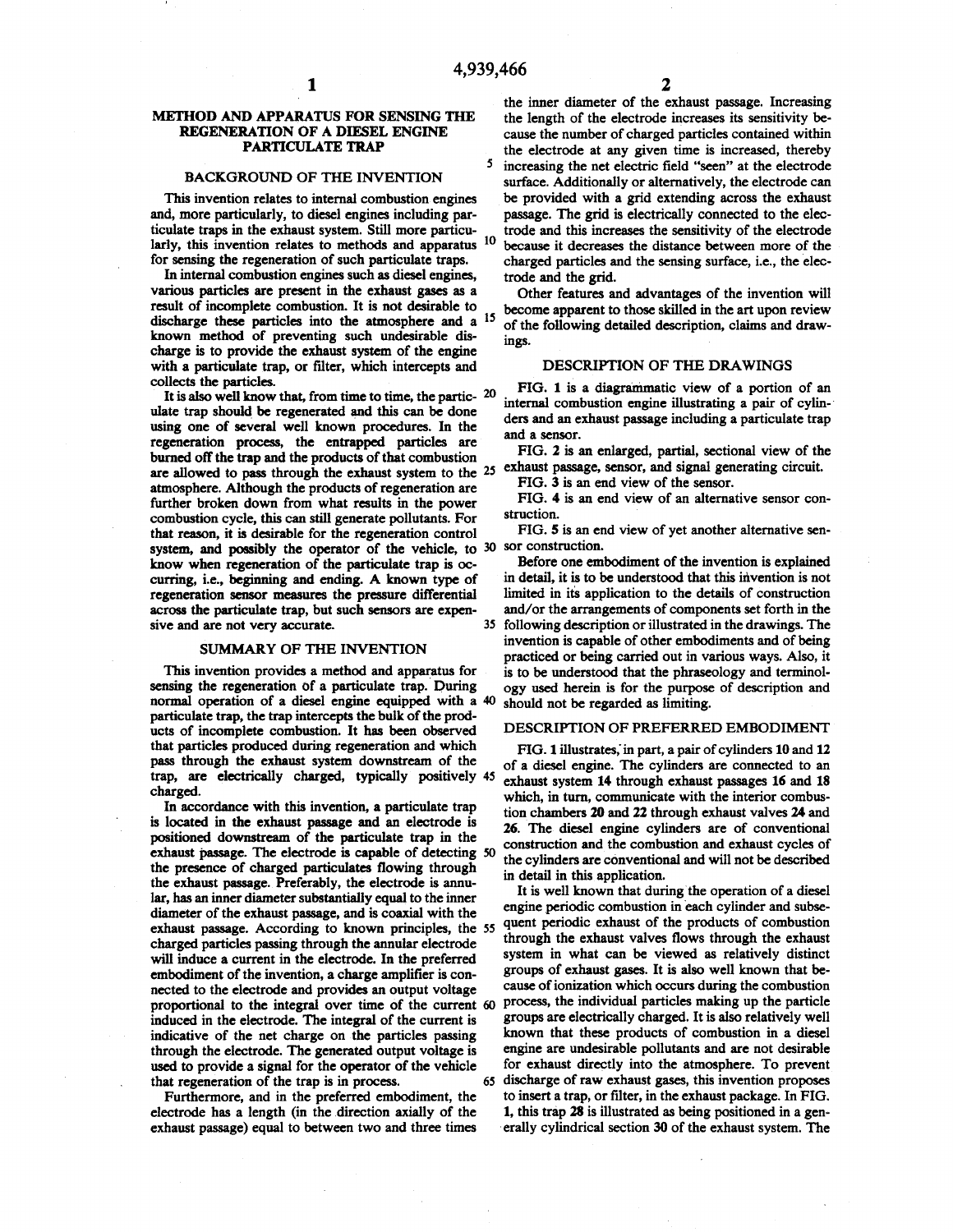groups of exhaust particles 32 are intercepted in the exhaust system by the trap 28 and collected on the trap.

It is also proposed to periodically regenerate the trap 28 by, in effect, burning the trapped particles 32 off of the trap 28. Those particles, during the burning process, 5 may blow through the pores of the trap, or be burned forming other particles (soot) freed from the trap and carried through the exhaust system 14. There are several well known ways of initiating and maintaining the regeneration process, any one of which may be used in 10 connection with this invention and will not be described in this application.

The products of the regeneration process, although cleaner than the products of the basic combustion process in cylinders 10 and 12 because of further combus-15 tion of the particles 32, the mixture of gas and particulates issuing from trap 28 are still pollutants and the control system or vehicle operator should know when the regeneration process is occurring so that the system- /operator can conduct itself accordingly. This inven-**20** tion is concerned with the detection of the regeneration process and providing a positive indication to the system/operator that it is occurring.

More specifically, an electrode assembly 34 is positioned in the exhaust system 14 downstream of trap 28. 25 The electrode assembly is made up of a cylindrical electrode 36 which is positioned in the exhaust system coaxially with the longitudinal axis of the exhaust system. The electrode 36 is annular in cross section as can be seen in FIG. 3 and its inner diameter is substantially 30 equal to the inner diameter of the exhaust pipe 30. This insures that substantially all of the products of combustion of the regeneration process will flow through the interior of the electrode 36.

As illustrated in FIG. 2, the electrode 36 is connected 35 into exhaust pipe 30 and may actually form a portion thereof but is electrically isolated from the exhaust pipe 30 by insulator rings 33. Electrode 36 is then coaxial with and may actually form a portion of the exhaust pipe 30. The electrode 36 and its connection in exhaust 40 pipe 30 is shielded by a metallic cover 38.

An electrically conductive stem, or terminal, 40 is connected to electrode 36 which extends through a support block 42 constructed of electrical insulating material. Stem 40 communicates with a charge amplifier 45 in detecting the occurrence of regeneration cycle, a test 44 which in turn is connected to a suitable indicator 46. In this manner, and as will be described more specifically hereinafter, as the charged particles flow from trap 28 through electrode 36, a signal will be generated, amplified and integrated in the charge amplifier 44 and 50 transmitted to the indicator 46 to advise the operator or control system that the regeneration process is occurring.

As was referred to previously, the products of combustion during the regeneration process, which are 55 illustrated schematically as particles 48 in FIG. 2, are electrically charged, the charge of these particles is believed to be predominantly positive and, therefore, the particles are so illustrated in a schematic manner in FIG. 2. The electrical field associated with these 60 charged particles as they pass through the electrode 36, cause a charge of opposite polarity to build up on the surface of the electrode in accordance with a well known phenomena, Gauss' Law.

With reference to FIG. 2 in the electrical schematic 65of charge amplifier 44, electrode 40 is connected to ground 48 through a current sensing circuit 50 which provides a signal determined by the integral of the cur-

rent from electrode 36 to ground as a result of the induced charge from particles 48. That signal is transferred through connector 52 to a voltage output circuit 54 which in turn produces a control signal to indicator 46. The elements of the charge amplifier circuit and their arrangement are conventional and, therefore, are not described in detail, however, the charge amplifier is capable of providing an output voltage from circuit 54 which is proportional to the integral over time of the current into the amplifier through terminal 40 as a result of the induced charge.

Gauss' law states that the ratio of the charge seen by the electrode 36 is proportional to the fraction of the electrical field lines of the charged particles which contact or otherwise influence the surface of electrode 36. With that observation, it was determined that the length of the electrode 36 should be a consideration in determining the sensitivity of the electrode at any given time. By increasing the length of the electrode the net electrical field "seen" by the electrode surface can be increased. Preferably, the axial length of the electrode 36 should be at least two times the diameter of the electrode and/or the exhaust pipe 30, or approximately two to three times that diameter.

Another arrangement for increasing the electrode sensitivity is illustrated in FIG. 4. In this illustration, the sensor 36' is provided with a series of metallic plates 56 which have their elongated, planar surfaces running parallel to the axis of the electrode and arranged in parallel fashion in the electrode 36'. The axial length of these plates is generally equal to the axial length of the electrode. If the electrode is an annulus, then these "plates" will be more in the nature of wires or rods. In FIG. 5, a sensor 36" carries a grid made up of a series of horizontal wires 58 cross by a series of vertical wires 60. With either of these arrangements, a decrease in distance between more of the charged particles and the actual sensing surface occurs, the plates 56 and wires 58 and 60 being electrically connected to electrode 36' thereby forming an extension thereof. This has the effect of increasing the output from the sensor ring, current to amplifier 44, as the amount of sensing surface exposed to the charged particles has been increased.

To illustrate the effectiveness of the electrode sensor utilizing the configuration illustrated in FIGS. 1 and 2 was performed utilizing a caterpillar 3208 engine and an electrode configuration as illustrated in FIG. 4. The engine was operated at rated speed [approximately 2800 rpm and at 28% of load (approximately 98 ft-lbf)] during which the particulate trap became loaded with soot (the products of incomplete combustion on the power cycle), loading of the trap was produced in approximately 40 minutes. The charge amplifier and the output signal in that amplifier was connected to a strip chart recorder. No charge was detected by the electrode sensor during this loading period. The particulate traps were then regenerated with the engine operating at intermediate speed (approximately 1680 rpm and at full load, 472 ft-lbf). The strip chart indicated a marked, peaked output after initiation of the regeneration cycle and, similarly, the strip chart indicated a marked fall off, a no output signal condition at the termination of the regeneration cycle.

Then, in accordance with this invention, during normal operation of the diesel engine, the charged particles resulting from incomplete combustion in the combustion chambers collect on the particulate trap and no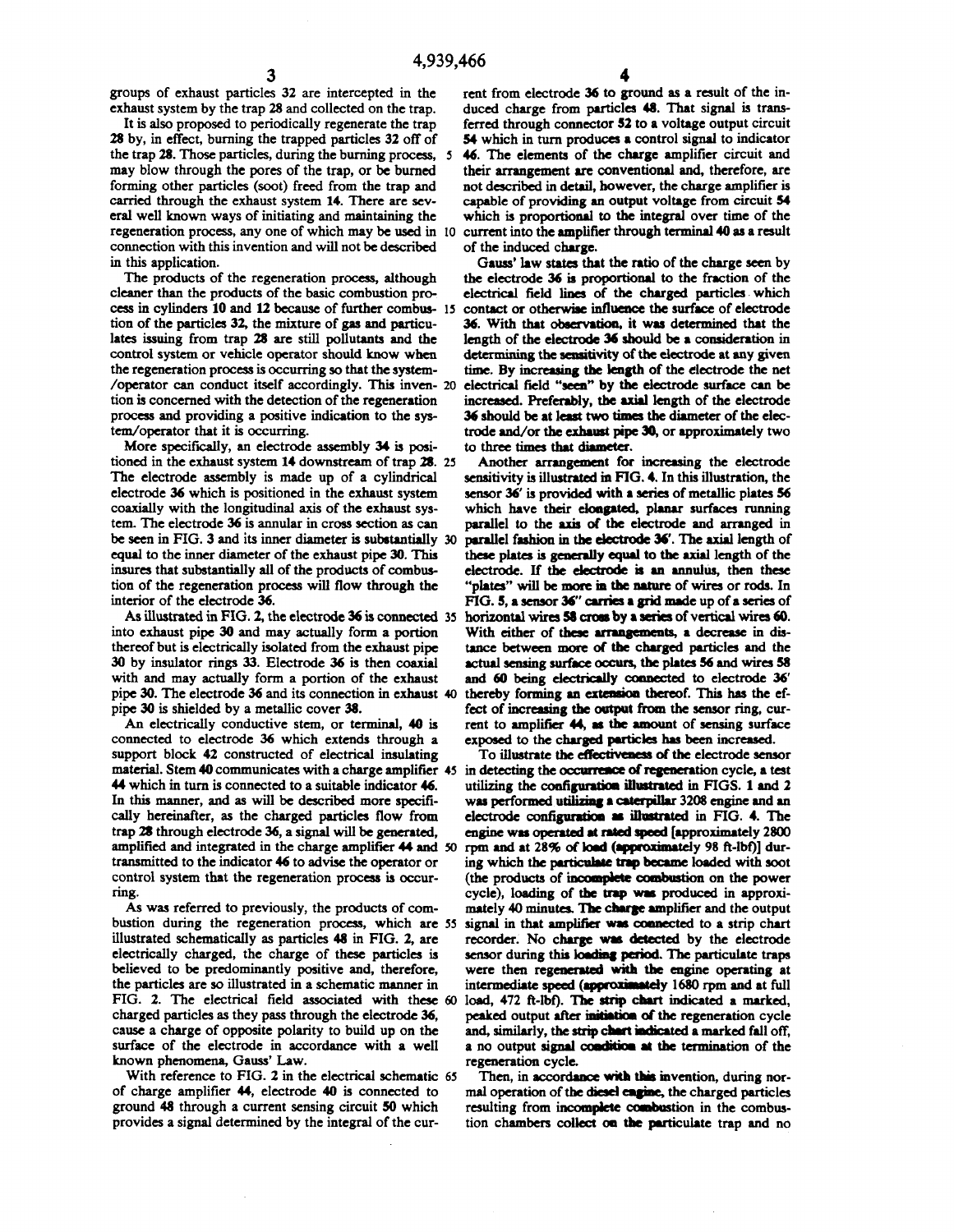55

**5**

signal is provided by the electrode 36 in the amplifier 44. The exhaust gases passing through the electrode while the particulate trap is loading contain few, if any, charged particles, and little or no current is induced in the electrode and the output voltage of the charge amplifier to the indicator is nonexistent. It should be recognized that there is the possibility for some of the charged particles incomplete combustion to leak through the traps, but it has been observed that these are not sufficient to activate the electrode or the charge 10 amplifier. During the regeneration cycle, the particles accumulated on the particulate trap are burned off and take on a positive electric charge and pass through the exhaust passage downstream to the electrode where the charge on those particles is sensed. The charged parti-15 cles induce a current from the electrode into the charge amplifier which then provides an output voltage proportional to the integral over time of the current in the electrode, i.e., proportional to the total charge of the particulates passing through the electrodes and sensed **20** by the electrode. This then provides a signal at the indicator 46, which can be positioned in the operator's compartment giving him a clear indication that the regeneration process is occurring so that he can maneuver the vehicle accordingly. After the regeneration 25 cycle is completed, the number of charged particles passing through the electrode 36 diminishes to a point where sufficient current is no longer induced in the electrode 36, e.g., it is near zero, the indicator is turned off and the operator now knows that the regeneration 30 cycle has terminated. 5

This invention has been discussed in terms of the output of sensor being a signal to or at the indicator 46. That indicator could be a light or the like inside the operator compartment for the purpose of signaling to 35 the operator that the regeneration cycle is taking place. In addition, the signal could be used to power a recording system to preserve a record of the regeneration event. Beyond that, the signal could be used to activate controls which could either adjust the combustion 40 cycle or feed back to the regeneration cycle.

Although this invention has been illustrated and described in connection with several embodiments thereof, it will be apparent to those skilled in the art that various changes and modifications may be made therein 45 without departing from the spirit of the invention or from the scope of the appended claims.

Various features of this invention are set forth in the following claims.

We claim:

1. In combination in an internal combustion engine having a combustion chamber,

an exhaust passage communicating with said combustion chamber,

a particulate trap located in said exhaust passage,

- charge sensing means located downstream of said particulate trap in said exhaust passage for detecting the presence of electrically charged particulates passage through said exhaust passage,
- said charge sensing means including electrode means 60 generally cylindrical in configuration and having the axis thereof extending in the direction of flow through said exhaust passage, and
- charge amplifying means electrically connected to said sensing means and accepting electrical current 65from said sensing means and producing an electrical signal indicative of said electrically charged particles flowing through said sensing means.

2. The combination as set forth in claim 1 wherein said charge sensing means includes electrode means exposed to the interior of said exhaust passage and inductively responsive to charged particulates passing said electrode means, and said charge amplifying means provides an output proportional to the integral over time of the current induced in said electrode means.

3. An apparatus as set forth in claim 2 and further comprising generally cylindrical duct means defining at least a portion of said exhaust passage and having an inner diameter, and wherein said electrode means is generally cylindrical having an inner diameter equal to said inner diameter of duct means and a length extending axially of said exhaust passage, said length being at least two times said inner diameter.

4. An apparatus as set forth in claim 3 wherein said electrode means is substantially coaxial with said exhaust passage.

5. An apparatus as set forth in claim 4 and further comprising electrically conductive grid means supported across and in electrical contact with said electrode means.

6. An apparatus as set forth in claim 5 further comprising indicating means connected with and responding to the output of said charge amplifying means to provide an indication external of said exhaust system of the presence of charged particulates at said electrode means.

7. A sensor for detecting the presence of charged particulates in the exhaust passage of an internal combustion engine, said sensor comprising '

- electrode means connected in said exhaust passage with the inner surface thereof exposed to and electrostatically responsive to charged particulates passing through said exhaust passage and past said electrode means, said electrode means being generally cylindrical and the inner surface thereof having an extension along the path of exhaust through said passage and
- means connected to said electrode means and responsive to the current in said electrode means for indicating the passage of charged particulate through said electrode means.

8. An apparatus as set forth in claim 7 wherein said indicating means provides an output proportional to the integral over time of the current flowing through said electrode means.

9. An apparatus as set forth in claim 8 wherein said 50 exhaust passage has an inner diameter, and wherein said electrode means has an inner diameter approximately equal to the inner diameter of said exhaust passage and a length axially of the exhaust passage, said length being at least two times the diameter of the exhaust passage.

10. An apparatus as set forth in claim 9 wherein said electrode means further includes electrically conductive grid means supported across and electrically connected in said electrode means.

11. An apparatus as set forth in claim 10 further comprising indicating means connected with and responding to the output of said charge amplifying means to provide an indication external of said exhaust system of the presence of charged particulates at said electrode means.

12. An apparatus as set forth in claim 9 wherein said charge amplifying means provides an output proportional to the integral over time of the current flowing between said electrode means and ground.